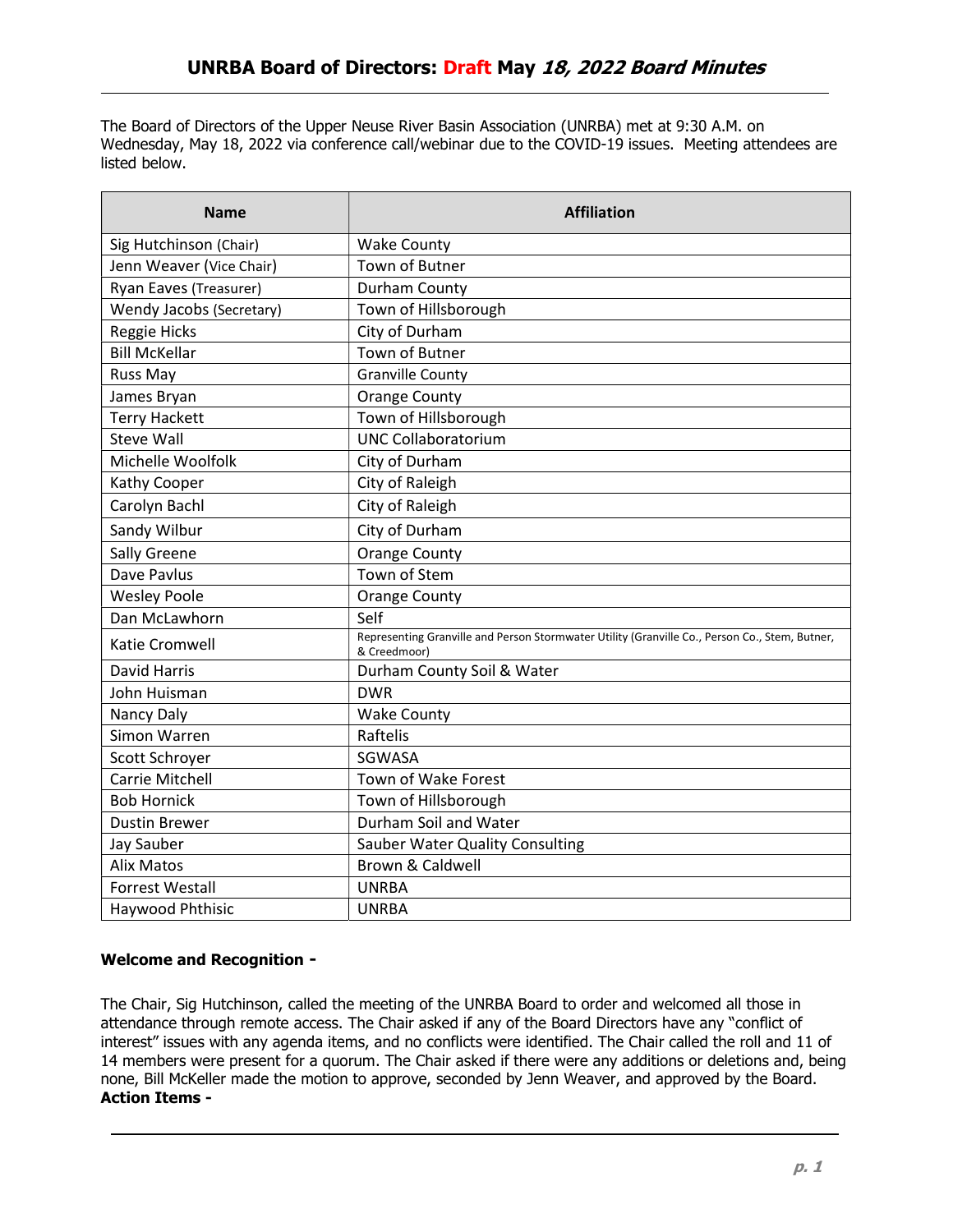Approval of Minutes from March 16, 2022 Board Meeting – The Chair asked the Board if there were any edits or corrections to the draft minutes provided. Being none, Bill McKellar made the motion to approve the minutes as presented, seconded by Jenn Weaver, and approved by the Board.

Treasurer's Report – Ryan Eaves presented the Treasurer's Report for the period ending April 30, 2022. The checking account balance at the close of the statement was \$399,441.51 and the savings account balance was \$573,244.06. Following review of the report, Wendy Jacobs made the motion to approve the Treasurer's Report as presented, seconded by Jenn Weaver, and approved by the Board.

Future Meeting Format – Forrest reported that the Covid issues have reached a pointed that many local government organizations have resumed some of their meetings as face to face sessions. He had polled Board members on procedures moving forward and the responses received indicated Board members would like to see future meetings as face to face with a virtual option. Following discussion, the consensus of the Board is to return to meeting face to face with a virtual option beginning with the June 15<sup>th</sup> meeting.

Surplus Property - Forrest reported UNRBA has a boat (2015 Zodiac 310AL with an electric trolling motor (and batteries)). The equipment is no longer of value to the organization and Forrest asked that the equipment be declared surplus property. Following discussion, Wendy Jacobs made the motion to declare the equipment surplus, seconded by Sally Greene, and approved by the Board.

Revised Engagement Letter for Dr. Martin Lebo - Dr. Martin Lebo previously contracted with the UNRBA through CEA and that company is in default. The Board previously approved action by the Executive Director to formally terminate that agreement. That task has been completed. Dr. Lebo and his team are now working with WSP, Inc. Dr. Lebo's services to assist and support the statistical evaluation of site-specific criteria in Falls Lake are still needed. Forrest asked the Board for authorization to complete the contract with Dr. Lebo through WSP, review by a member of the legal group and authorize the Chair to execute the agreement. Bill Mckeller made the motion to approve, seconded by Jenn Weaver, and approved by the Board.

## Informational Items -

IAIA Status of Submittal to EMC – Forrest updated the Board on the status of the IAIA program. The revised documents have been submitted to the Division and the Environmental Management Commission on May 12, 2022.

Objection Letters Regarding the Proposed Chlorophyll-a Site Specific Standard for High Rock Lake – Forrest reported the status of the chlorophyll-a site specific standard for High Rock Lake. Forrest noted the EMC's Hearing Officer Report has not been released at this time but may be available ahead of the EMC meeting in July. Forrest reported that a form objection letter (for the RRC) was authorized and would be available to UNRBA members should it be required. More information will be forth coming.

Modeling and Regulatory Support Status – Alix Matos with Brown and Caldwell updated the Board on the modeling progress to date. For detailed information please review meeting presentation: May 18 2022 Meeting Presentation

Statistical Model Development for the Chlorophyll-a Water Quality Standard - Forrest discussed the development of the statistical/Bayesian model that will link the water quality in the lake to its designated uses and will inform the development of a site specific value for a revised chlorophyll-a standard.

Summary of Joint Symposium with the NC Policy Collaboratory - Forrest reported the second joint symposium with the Collaboratory was held April 7, 2022. This was a "in person" meeting that was well received and attended. The attendees were UNRBA members, university staff, DWR staff, and many other organizations.